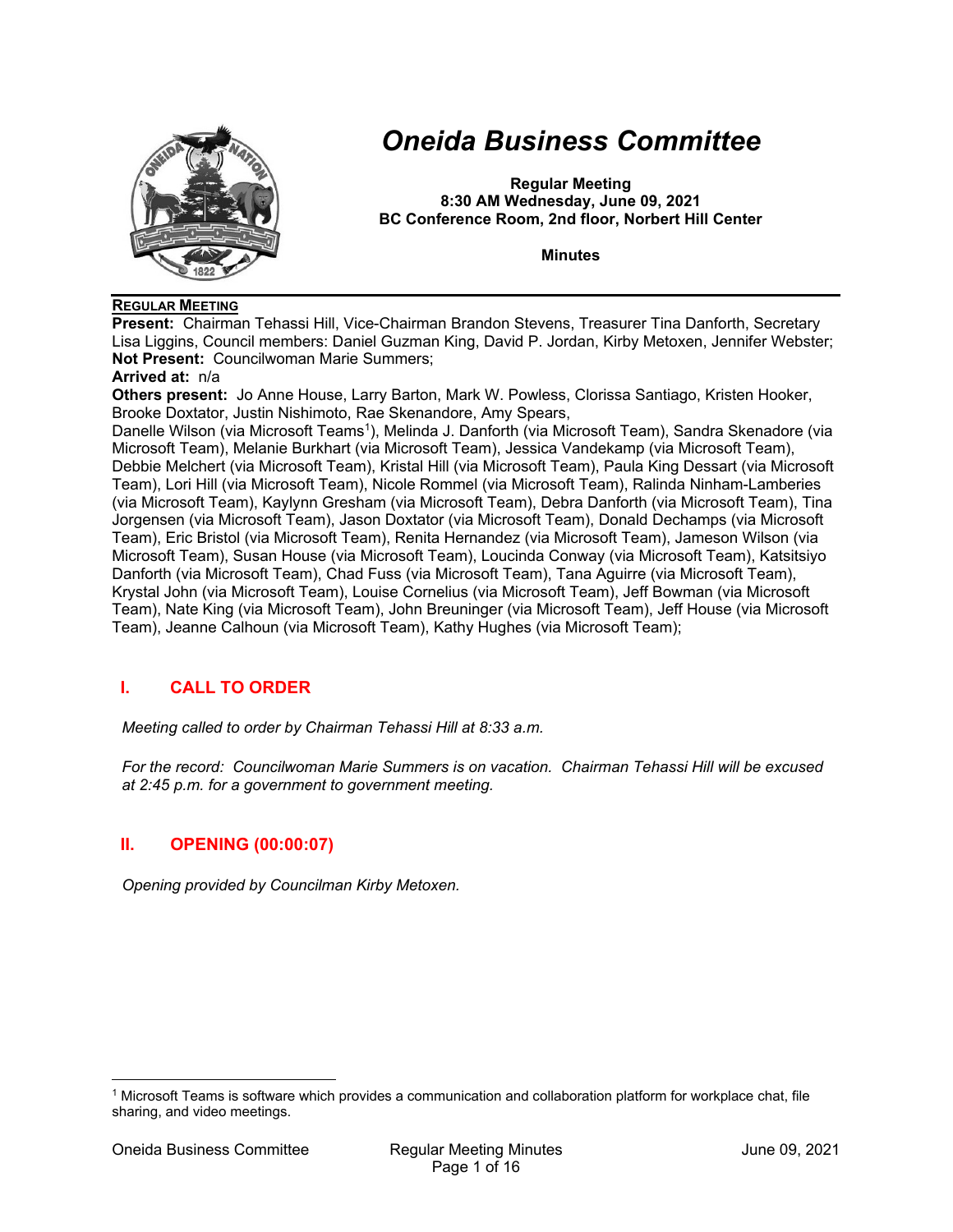## **III. ADOPT THE AGENDA (00:00:30)**

Motion by David P. Jordan to adopt the agenda with four (4) changes [1) under the Resolutions section, add item entitled "Adopt resolution entitled Fiscal Year 2022 Budget Considerations and Calendar"; 2) before the Executive Session section, add a "General Tribal Council" section and move the item under the New Business section entitled "Review Public Health Officer recommendation regarding General Tribal Council meetings and determine next steps" to this section; 3) under the General Tribal Council section, add item entitled "Accept the statement of effect - Petitioner Lori Elm re Real Property Law Eviction and Termination"; and 4) under the General Tribal Council, add item entitled " Accept the status updates - Petitioner Lori Elm re Real Property Law Eviction and Termination"], seconded by Jennifer Webster. Motion carried:

> Ayes: Tina Danforth, Daniel Guzman King, David P. Jordan, Lisa Liggins, Kirby Metoxen, Brandon Stevens, Jennifer Webster Not Present: Marie Summers

# **IV. OATH OF OFFICE**

*Oaths of office administered by Secretary Lisa Liggins. Sandra Skenadore was present via Microsoft Teams.* 

**A. Pardon and Forgiveness Screening Committee - Sandra Skenadore (00:00:12)**  Sponsor: Lisa Liggins, Secretary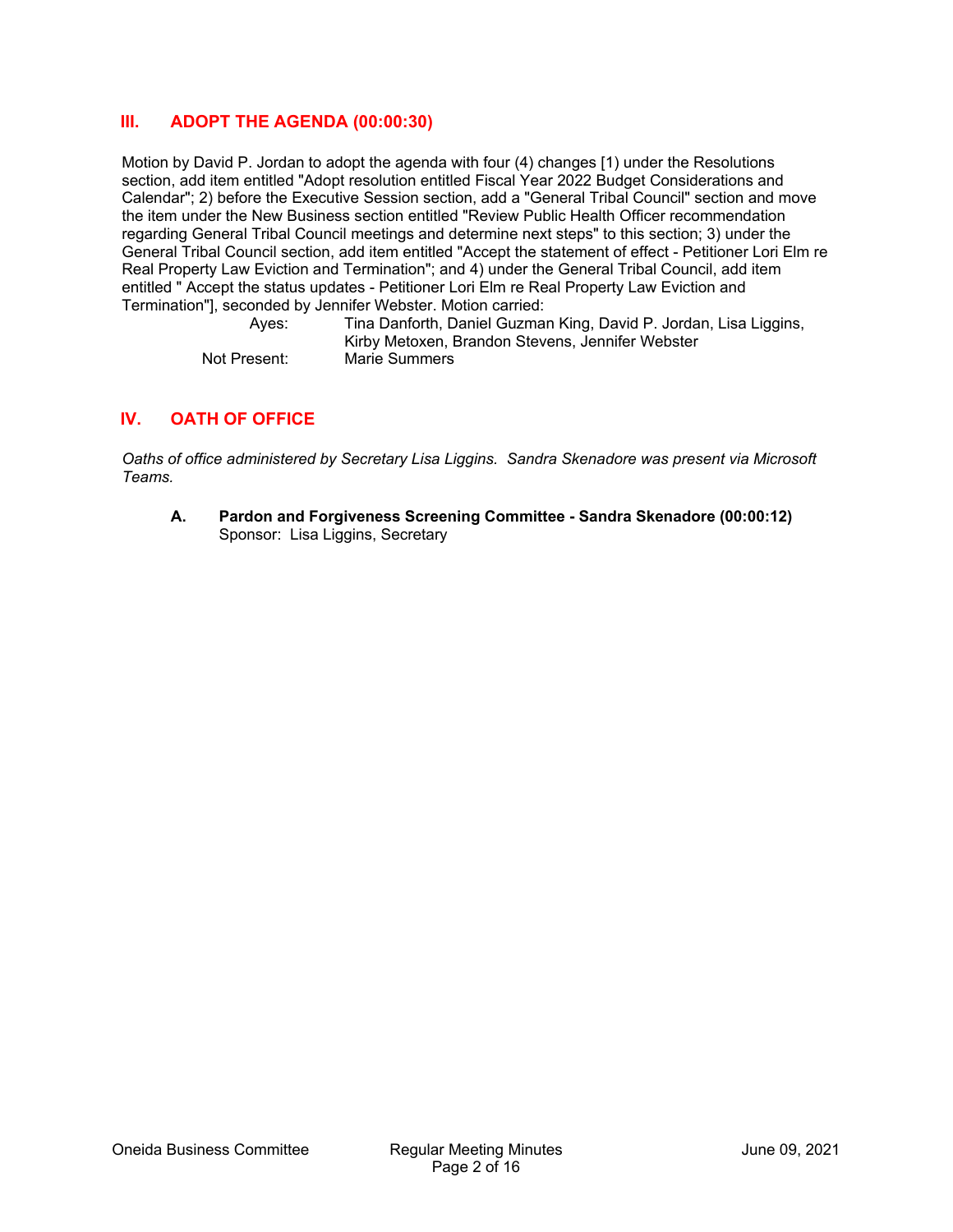# **V. RESOLUTIONS**

**A. Adopt resolution entitled Approval of Use of Economic Development, Diversification and Community Development Fund for Transfer of \$2.4 Million to the Oneida Land Commission (00:05:22)**  Sponsor: Justin Nishimoto, Strategic Planner/Oneida Business Committee

Motion by Jennifer Webster to adopt resolution entitled Approval of Use of Economic Development, Diversification and Community Development Fund for Transfer of \$2.4 Million to the Oneida Land Commission, seconded by Lisa Liggins. Motion withdrawn.

Motion by Tina Danforth to defer resolution entitled Approval of Use of Economic Development, Diversification and Community Development Fund for Transfer of \$2.4 Million to the Oneida Land Commission to be brought back later today and for the Law Office bring back revisions based on today's discussion, seconded by Jennifer Webster. Motion withdrawn.

Motion by Lisa Liggins to adopt resolution 06-09-21-A Approval of Use of Economic Development, Diversification and Community Development Fund for Transfer of \$2.4 Million to the Oneida Land Commission with the noted changes [1) starting at line 46, delete "Tribal Housing Reacquisition of Individual Fee and Trust Title (THRIFTT) programs, both of" and insert "any programs"; and 2) in line 56, insert "BE IT FURTHER RESOLVED, that any funding allocated to items (b) purchase of a specific parcel and (c) repairs and improvements under Resolve #1 may be allocated to item (a) upon adoption of a resolution by the Land Commission directing that to take place."], seconded by Jennifer Webster. Motion carried:

| Ayes:        | Tina Danforth, Daniel Guzman King, David P. Jordan, Lisa Liggins, |
|--------------|-------------------------------------------------------------------|
|              | Kirby Metoxen, Brandon Stevens, Jennifer Webster                  |
| Not Present: | Marie Summers                                                     |

Motion by Lisa Liggins to direct the General Manager to work with the Oneida Land Commission to bring back a report regarding the renovations and demolitions to the July 14, 2021, regular Business Committee meeting agenda which include a schedule and proposed completion dates as suggested by the Chief Financial Officer, seconded by Tina Danforth. Motion carried:

 Ayes: Tina Danforth, Daniel Guzman King, David P. Jordan, Lisa Liggins, Kirby Metoxen, Brandon Stevens, Jennifer Webster Not Present: Marie Summers

*Councilman Daniel Guzman King left at 9:36 a.m.*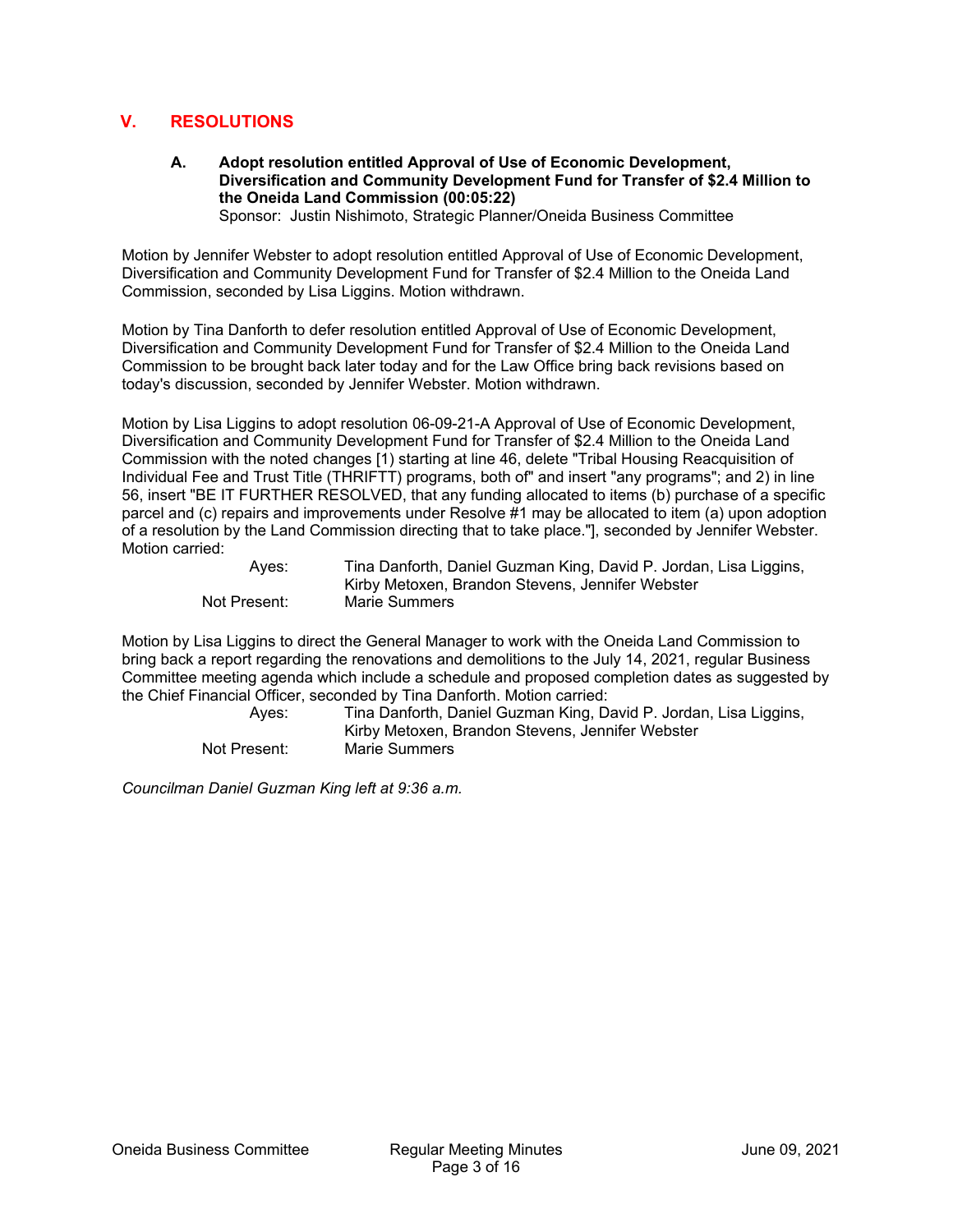**B. Adopt resolution entitled Setting Goals for Application of Funding from the American Rescue Plan Act of 2021 to Direct Support to Individuals, Families, Community and the Oneida Nation (01:03:25)**  Sponsor: Jo Anne House, Chief Counsel

*Chairman Tehassi Hill left at 9:40 a.m.; Vice-Chairman Brandon Stevens assumed the responsibilities of the Chair.* 

*Councilman Daniel Guzman King returned at 9:42 a.m.* 

*Chairman Tehassi Hill returned at 9:44 a.m. and resumed the responsibilities of the Chair.* 

Motion by Lisa Liggins to adopt resolution 06-09-21-B Setting Goals for Application of Funding from the American Rescue Plan Act of 2021 to Direct Support to Individuals, Families, Community and the Oneida Nation2, seconded by Kirby Metoxen. Motion carried:

| Aves:        | David P. Jordan, Lisa Liggins, Kirby Metoxen, Brandon Stevens,<br>Jennifer Webster |
|--------------|------------------------------------------------------------------------------------|
| Opposed:     | Daniel Guzman King                                                                 |
| Abstained:   | Tina Danforth                                                                      |
| Not Present: | Marie Summers                                                                      |

*For the record: Treasurer Tina Danforth stated my abstention is because in some of the numbers, there's not enough information for me to justify the number. For example, this is just an example, in Housing Year 1 - \$7.9 million; Year 2 - \$7.9 million; Year 3 - \$3.9 million. I don't really understand what \$7.9 million represents specific to Housing in either Year 1, 2 or 3. And that's where I'm not confident in what that number represents. If somebody were to come up to me today and ask me what does \$7.9 million represent, because this is a very specific number, because it's actually \$7,923,692, this is a very specific number. It's not \$8 thousand, not \$7.5 million, which would be a rounded number, right? Then you would know it's an estimate, this is a very specific number and it represents something very specific. In my review and understanding, I don't know specifically what \$7.923 million represents. I can't explain that. It's the same for some of the other allocations. The Direct Membership one, again, I think that one's based on the number [of enrolled members], I can probably explain that one because we know how many members we are and we know what the percentage is that we're probably going to be distributing, so that's fine. But when you go down to the other numbers, I can't understand what the detail is behind that number. Like Overall Priority – Land, Infrastructure, Sovereignty Year 1 is \$1,988,923. I'm not really sure what that represents unless somebody just took that number, in this case to the \$5.942 [million] number the general 5% number, divided it by three and allocated it to three years, but I don't really know what that represents. There's a reason why that number is what it is and I can't personally cannot explain it; and the reason I can't is because I didn't generate the number. I know we had the conversations, we had our broad goals, and our four broad goals are Direct Membership, Housing, Food & Agriculture, and Culture & Language. Those are the four biggest areas we're funding. I can understand that generally, but when it comes to the specific number and breakout, I don't know how that number was created. I just wanted that for the record. Thank you.* 

*For the record: Councilman Daniel Guzman King stated I'm definitely happy and glad that we are going to be funding our broad goals and I think that's incredible. That's awesome. I just have*  reservations regarding the process of how we are going to be executing this. Hopefully everything will *go well and smoothly.* 

<sup>2</sup> In the first resolve of the resolution, "3." is missing at the start of the line which reads "for the provision of government services to the extent of the reduction in the revenue of Oneida Nation prior to the emergency". This has administrative error has been corrected in the certified resolution.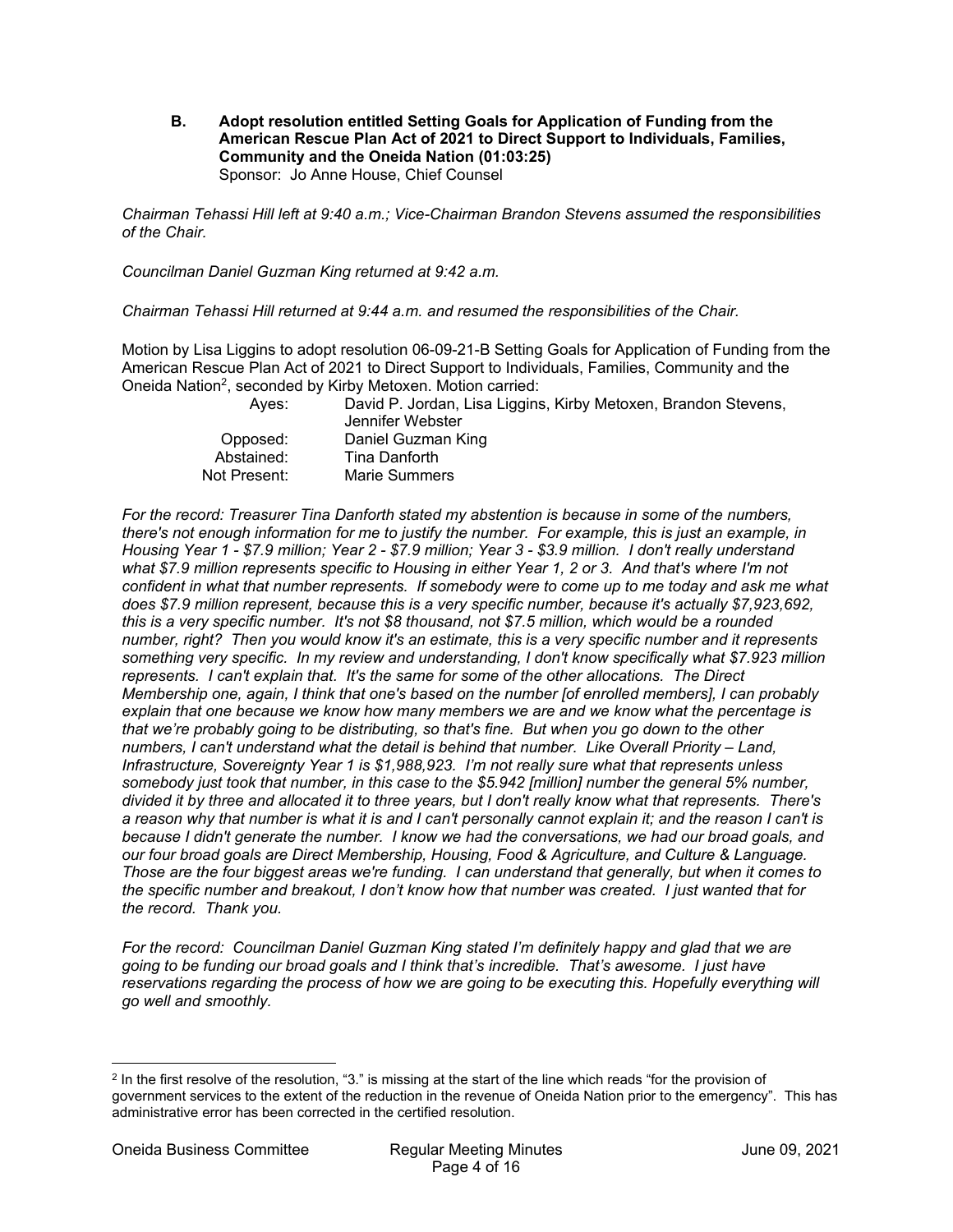**C. Adopt resolution entitled Face Masks Updated – COVID-19 Pandemic (01:36:33)**  Sponsor: Jo Anne House, Chief Counsel

*Treasurer Tina Danforth left at 10:36 a.m.* 

Motion by Jennifer Webster to adopt resolution 06-09-21-C Face Masks Updated – COVID-19 Pandemic with one (1) change [at line 63, insert "BE IT FURTHER RESOLVED, this resolution shall be effective on June 14, 2021, at 8:00 a.m."], seconded by David P. Jordan. Motion carried:

| Aves:        | David P. Jordan, Lisa Liggins, Kirby Metoxen, Jennifer Webster |
|--------------|----------------------------------------------------------------|
| Opposed:     | Daniel Guzman King, Brandon Stevens                            |
| Not Present: | Tina Danforth, Marie Summers                                   |

**D. Adopt resolution entitled Fiscal Year 2022 Budget Considerations and Calendar (02:09:43)** 

Sponsor: Tina Danforth, Treasurer

*Councilman David P. Jordan left at 10:40 a.m.* 

*Treasurer Tina Danforth returned at 10:43 a.m.* 

Motion by Lisa Liggins to adopt resolution 06-09-21-D Fiscal Year 2022 Budget Considerations and Calendar with one (1) change [at line 67 insert "WHEREAS, the special BC Work Session required by resolution # BC-05-12-21-C was held on June, 7, 2021], seconded by Jennifer Webster. Motion carried:

| Aves:        | Tina Danforth, Lisa Liggins, Kirby Metoxen, Brandon Stevens, Jennifer<br>Webster |
|--------------|----------------------------------------------------------------------------------|
| Opposed:     | Daniel Guzman King                                                               |
| Not Present: | David P. Jordan, Marie Summers                                                   |

*Item X. was addressed next.* 

# **VI. STANDING COMMITTEES**

## **A. COMMUNITY DEVELOPMENT PLANNING COMMITTEE**

**1. Accept the March 4, 2021, regular Community Development Planning Committee meeting minutes (02:21:16)**  Sponsor: Brandon Stevens, Vice-Chairman

Motion by Jennifer Webster to accept the March 4, 2021, regular Community Development Planning Committee meeting minutes, seconded by Lisa Liggins. Motion carried:

| Ayes:        | Tina Danforth, Daniel Guzman King, David P. Jordan, Lisa Liggins, |
|--------------|-------------------------------------------------------------------|
|              | Kirby Metoxen, Jennifer Webster                                   |
| Not Present: | Tehassi Hill, Marie Summers                                       |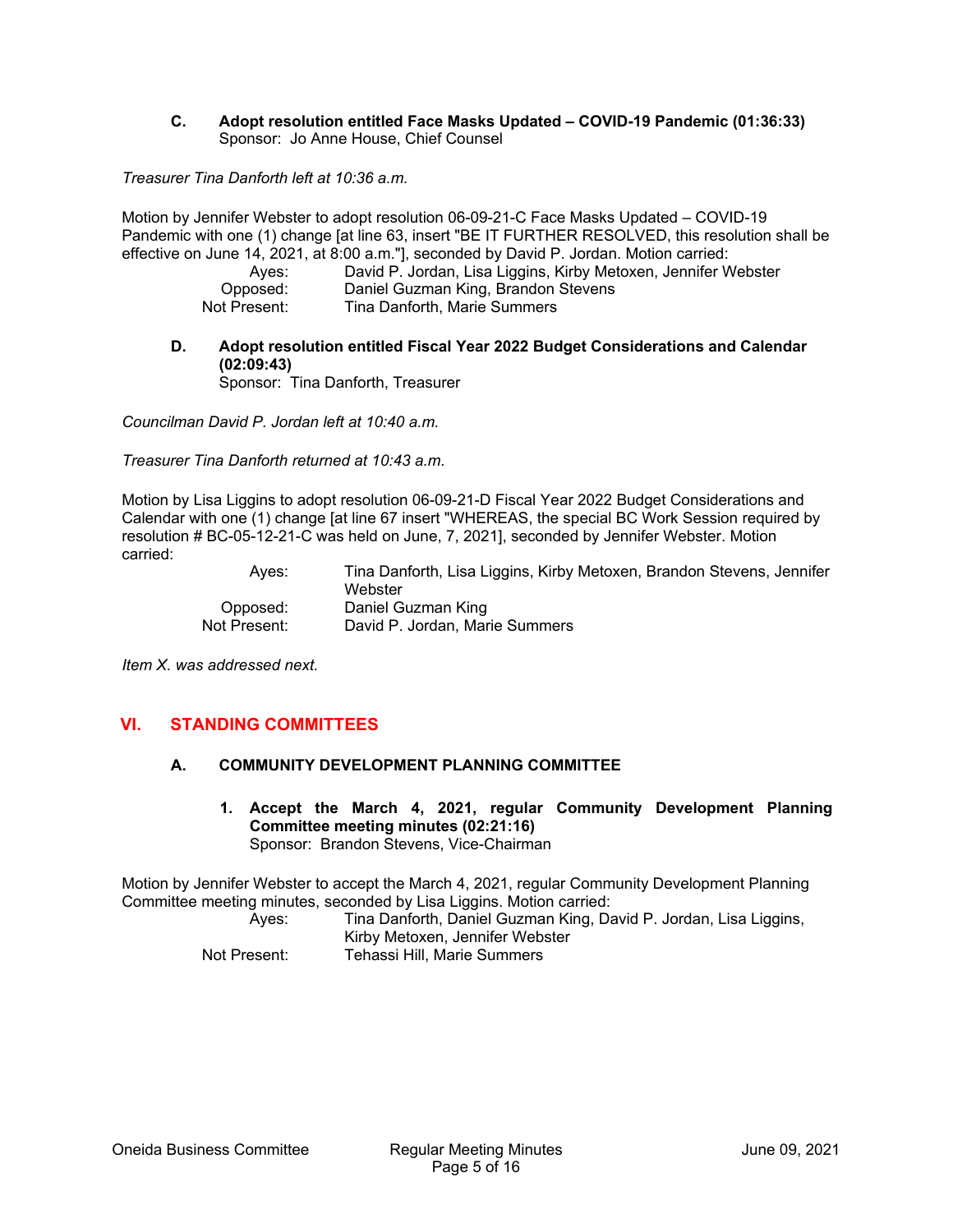#### **2. Accept the April 8, 2021, regular Community Development Planning Committee meeting minutes (02:21:37)**  Sponsor: Brandon Stevens, Vice-Chairman

Motion by Jennifer Webster to accept the April 8, 2021, regular Community Development Planning Committee meeting minutes, seconded by Lisa Liggins. Motion carried:

| Ayes:        | Tina Danforth, Daniel Guzman King, David P. Jordan, Lisa Liggins, |
|--------------|-------------------------------------------------------------------|
|              | Kirby Metoxen, Jennifer Webster                                   |
| Not Present: | Tehassi Hill, Marie Summers                                       |

## **B. LEGISLATIVE OPERATING COMMITTEE**

**1. Accept the May 19, 2021, regular Legislative Operating Committee meeting minutes (02:21:55)** 

Sponsor: David P. Jordan, Councilman

Motion by Lisa Liggins to accept the May 19, 2021, regular Legislative Operating Committee meeting minutes, seconded by Jennifer Webster. Motion carried:

| Aves:        | Tina Danforth, Daniel Guzman King, David P. Jordan, Lisa Liggins,<br>Kirby Metoxen, Jennifer Webster |
|--------------|------------------------------------------------------------------------------------------------------|
| Not Present: | Tehassi Hill, Marie Summers                                                                          |

#### **2. Adopt amendments to Community Support Fund Law rules #1-#18 – Community Support Fund (a.k.a Community Support Handbook) (02:22:12)**  Sponsor: David P. Jordan, Councilman

Motion by David P. Jordan to adopt amendments to Community Support Fund Law rules #1-#18 – Community Support Fund (a.k.a Community Support Handbook), seconded by Lisa Liggins. Motion carried:

| Aves:        | Tina Danforth, Daniel Guzman King, David P. Jordan, Lisa Liggins, |
|--------------|-------------------------------------------------------------------|
|              | Kirby Metoxen, Jennifer Webster                                   |
| Not Present: | Tehassi Hill. Marie Summers                                       |

# **C. QUALITY OF LIFE COMMITTEE**

**1. Accept the April 15, 2021, regular Quality of Life Committee meeting minutes (02:22:47)** 

Sponsor: Marie Summers, Councilwoman

Motion by Jennifer Webster to accept the April 15, 2021, regular Quality of Life Committee meeting minutes, seconded by Lisa Liggins. Motion carried:

 Ayes: Tina Danforth, Daniel Guzman King, David P. Jordan, Lisa Liggins, Kirby Metoxen, Jennifer Webster Not Present: Tehassi Hill, Marie Summers

Oneida Business Committee Regular Meeting Minutes June 09, 2021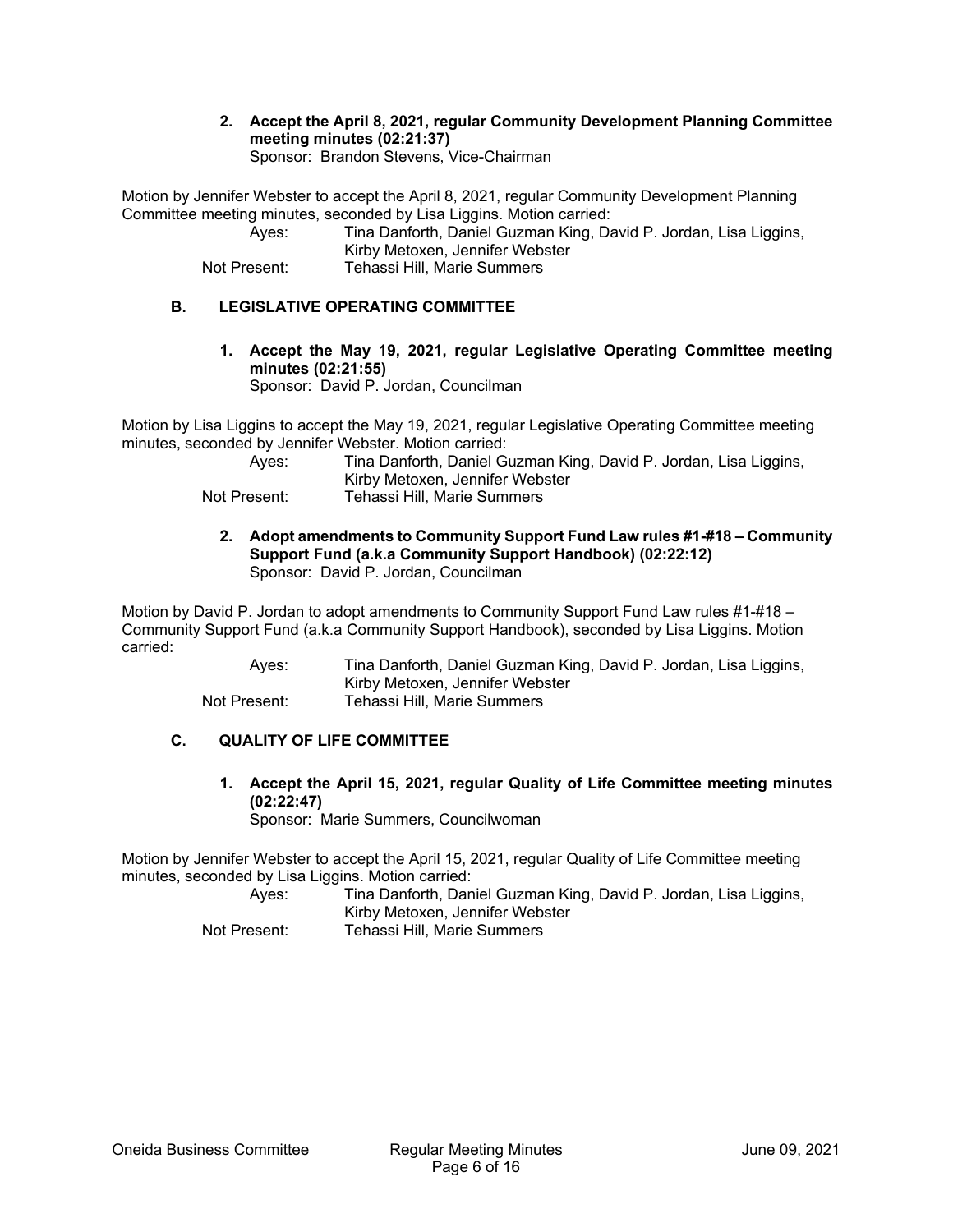## **VII. NEW BUSINESS**

**A. Approve the Behavioral Health request to post one (1) grant funded Clinical Substance Abuse Counselor (02:23:06)** 

Sponsor: Geraldine Danforth, Area Manager/Human Resources

Motion by Jennifer Webster to approve the Behavioral Health request to post one (1) grant funded Clinical Substance Abuse Counselor, seconded by Kirby Metoxen. Motion carried:

 Ayes: Tina Danforth, Daniel Guzman King, David P. Jordan, Lisa Liggins, Kirby Metoxen, Jennifer Webster

Not Present: Tehassi Hill, Marie Summers

**B. Approve the Behavioral Health request to post four (4) grant funded Psychotherapists (02:23:30)** 

Sponsor: Geraldine Danforth, Area Manager/Human Resources

Motion by Kirby Metoxen to approve the Behavioral Health request to post four (4) grant funded Psychotherapists, seconded by Lisa Liggins. Motion carried:

| Ayes:        | Tina Danforth, Daniel Guzman King, David P. Jordan, Lisa Liggins, |
|--------------|-------------------------------------------------------------------|
|              | Kirby Metoxen, Jennifer Webster                                   |
| Not Present: | Tehassi Hill, Marie Summers                                       |

**C. Approve the Behavioral Health request to post two (2) grant funded Social Workers (02:23:50)** 

Sponsor: Geraldine Danforth, Area Manager/Human Resources

Motion by Jennifer Webster to approve the Behavioral Health request to post two (2) grant funded Social Workers, seconded by Lisa Liggins. Motion carried:

| Aves:        | Tina Danforth, Daniel Guzman King, David P. Jordan, Lisa Liggins, |
|--------------|-------------------------------------------------------------------|
|              | Kirby Metoxen, Jennifer Webster                                   |
| Not Present: | Tehassi Hill, Marie Summers                                       |

**D. Approve the Eco Services request to post one (1) grant funded Resource Conservationist Project Manager (02:24:25)**  Sponsor: Geraldine Danforth, Area Manager/Human Resources

Motion by Jennifer Webster to approve the Eco Services request to post one (1) grant funded Resource Conservationist Project Manager, seconded by Lisa Liggins. Motion carried:

 Ayes: Tina Danforth, Daniel Guzman King, David P. Jordan, Lisa Liggins, Kirby Metoxen, Jennifer Webster

Not Present: Tehassi Hill, Marie Summers

**E. Approve the Land Management request to post one (1) grant funded Project Manager (02:24:48)**  Sponsor: Geraldine Danforth, Area Manager/Human Resources

Motion by Jennifer Webster to approve the Land Management request to post one (1) grant funded Project Manager, seconded by Kirby Metoxen. Motion carried:

 Ayes: Tina Danforth, Daniel Guzman King, David P. Jordan, Lisa Liggins, Kirby Metoxen, Jennifer Webster Not Present: Tehassi Hill, Marie Summers

Oneida Business Committee Regular Meeting Minutes June 09, 2021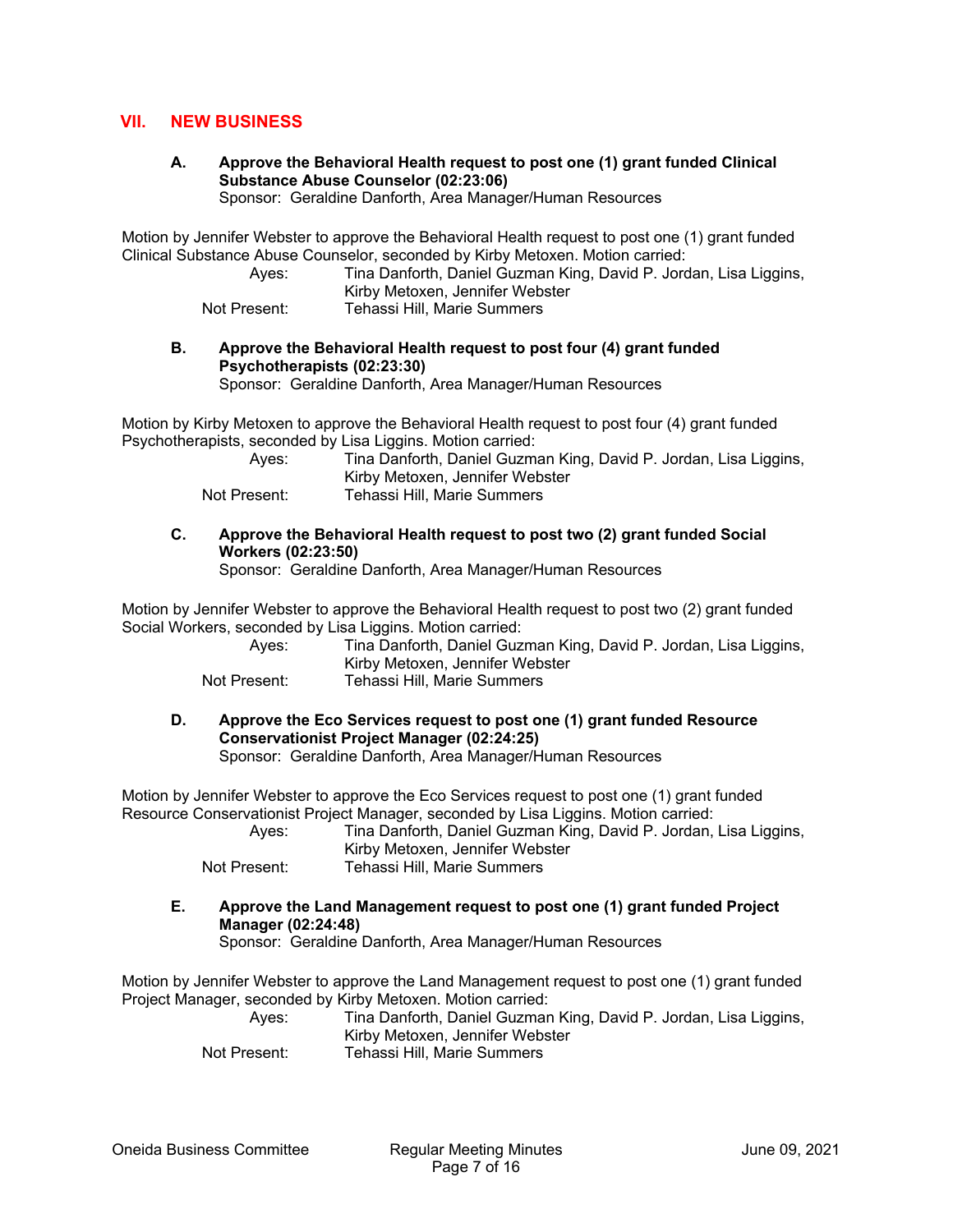**F. Approve the Land Management request to post one (1) grant funded Title Examiner (02:25:09)** 

Sponsor: Geraldine Danforth, Area Manager/Human Resources

Motion by Lisa Liggins to approve the Land Management request to post one (1) grant funded Title Examiner, seconded by Jennifer Webster. Motion carried:

| Aves:        | Tina Danforth, Daniel Guzman King, David P. Jordan, Lisa Liggins, |
|--------------|-------------------------------------------------------------------|
|              | Kirby Metoxen, Jennifer Webster                                   |
| Not Present: | Tehassi Hill, Marie Summers                                       |

**G. Approve the Economic Support request to post three (3) ET Community Support Case Workers (02:28:25)** 

Sponsor: Mark W. Powless, General Manager

Motion by Jennifer Webster to approve the Economic Support request to post three (3) ET Community Support Case Workers in accordance with section 121.9-1. noting the input provided by the Chief Financial Officer is in support of the request, seconded by Kirby Metoxen. Motion carried:

 Ayes: Tina Danforth, Daniel Guzman King, David P. Jordan, Lisa Liggins, Kirby Metoxen, Jennifer Webster Not Present: Tehassi Hill, Marie Summers

**H. Direct the Law Office to draft to a legal opinion regarding mandatory vaccination options (02:37:14)**  Sponsor: Lisa Liggins, Secretary

Motion by Lisa Liggins to direct the Law Office to draft to a legal opinion regarding mandatory vaccination options to be submitted for the June 15, 2021, BC work session for further discussion3, seconded by David P. Jordan. Motion carried:

| Ayes:        | Tina Danforth, Daniel Guzman King, David P. Jordan, Lisa Liggins, |
|--------------|-------------------------------------------------------------------|
|              | Kirby Metoxen, Jennifer Webster                                   |
| Not Present: | Tehassi Hill, Marie Summers                                       |

# **VIII. REPORTS**

## **A. OPERATIONAL**

**1. Accept the Public Works Division FY-2021 2nd quarter report (02:39:30)**  Sponsor: Jacque Boyle, Division Director/Public Works

Motion by Lisa Liggins to defer the Public Works Division FY-2021 2nd quarter report to the June 23, 2021, regular Business Committee meeting agenda, seconded by Jennifer Webster. Motion carried: Ayes: Tina Danforth, Daniel Guzman King, David P. Jordan, Lisa Liggins, Kirby Metoxen, Jennifer Webster Not Present: Tehassi Hill, Marie Summers

<sup>&</sup>lt;sup>3</sup> No action was taken, but discussion occurred which requested that the legal opinion be forwarded to the HR Area Manager, Gaming General Manager, General Manager, and Interim Retail General Manager to develop pros and cons reports regarding the adoption of a vaccine mandate and for these BC Direct Reports to also attend the June 15, 2021, BC work session.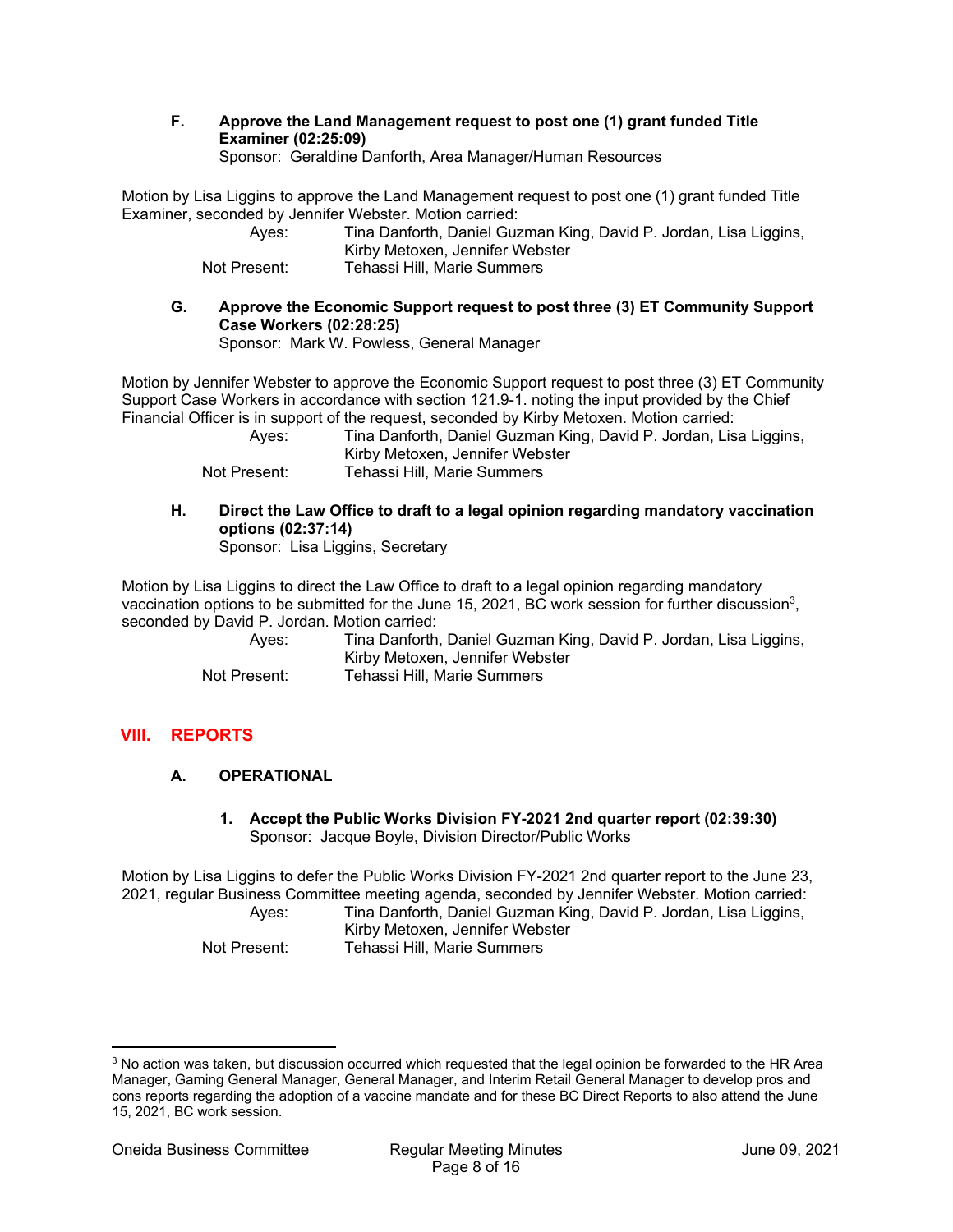## **B. CORPORATE BOARDS**

#### **1. Accept the Bay Bancorporation Inc. FY-2021 2nd quarter report (02:40:05)**  Sponsor: Jeff Bowman, President/Bay Bank

Motion by Lisa Liggins to accept the Bay Bancorporation Inc. FY-2021 2nd quarter report, seconded by Jennifer Webster. Motion carried:

| Ayes:        | Tina Danforth, Daniel Guzman King, David P. Jordan, Lisa Liggins, |
|--------------|-------------------------------------------------------------------|
|              | Kirby Metoxen, Jennifer Webster                                   |
| Not Present: | Tehassi Hill, Marie Summers                                       |

#### **2. Accept the Oneida ESC Group, LLC FY-2021 2nd quarter report (02:40:27)**  Sponsor: John L. Breuninger, Chairman/Oneida ESC Group, LLC

Motion by Jennifer Webster to accept the Oneida ESC Group, LLC FY-2021 2nd quarter report, seconded by David P. Jordan. Motion carried:

 Ayes: Tina Danforth, Daniel Guzman King, David P. Jordan, Lisa Liggins, Kirby Metoxen, Jennifer Webster Not Present: Tehassi Hill, Marie Summers

**3. Accept the Oneida Airport Hotel Corporation FY-2021 2nd quarter report (02:40:46)** 

Sponsor: Kathy Hughes, Chairwoman/Oneida Airport Hotel Corporation

Motion by Kirby Metoxen to accept the Oneida Airport Hotel Corporation FY-2021 2nd quarter report, seconded by David P. Jordan. Motion carried:

 Ayes: Tina Danforth, Daniel Guzman King, David P. Jordan, Lisa Liggins, Kirby Metoxen, Jennifer Webster Not Present: Tehassi Hill, Marie Summers

**4. Oneida Golf Enterprise FY-2021 2nd quarter report (02:41:15)**

Sponsor: James Petitjean, Agent/Oneida Golf Enterprise

Motion by Jennifer Webster to defer the Oneida Golf Enterprise FY-2021 2nd quarter report to the June 23, 2021, regular Business Committee meeting agenda, seconded by Kirby Metoxen. Motion carried: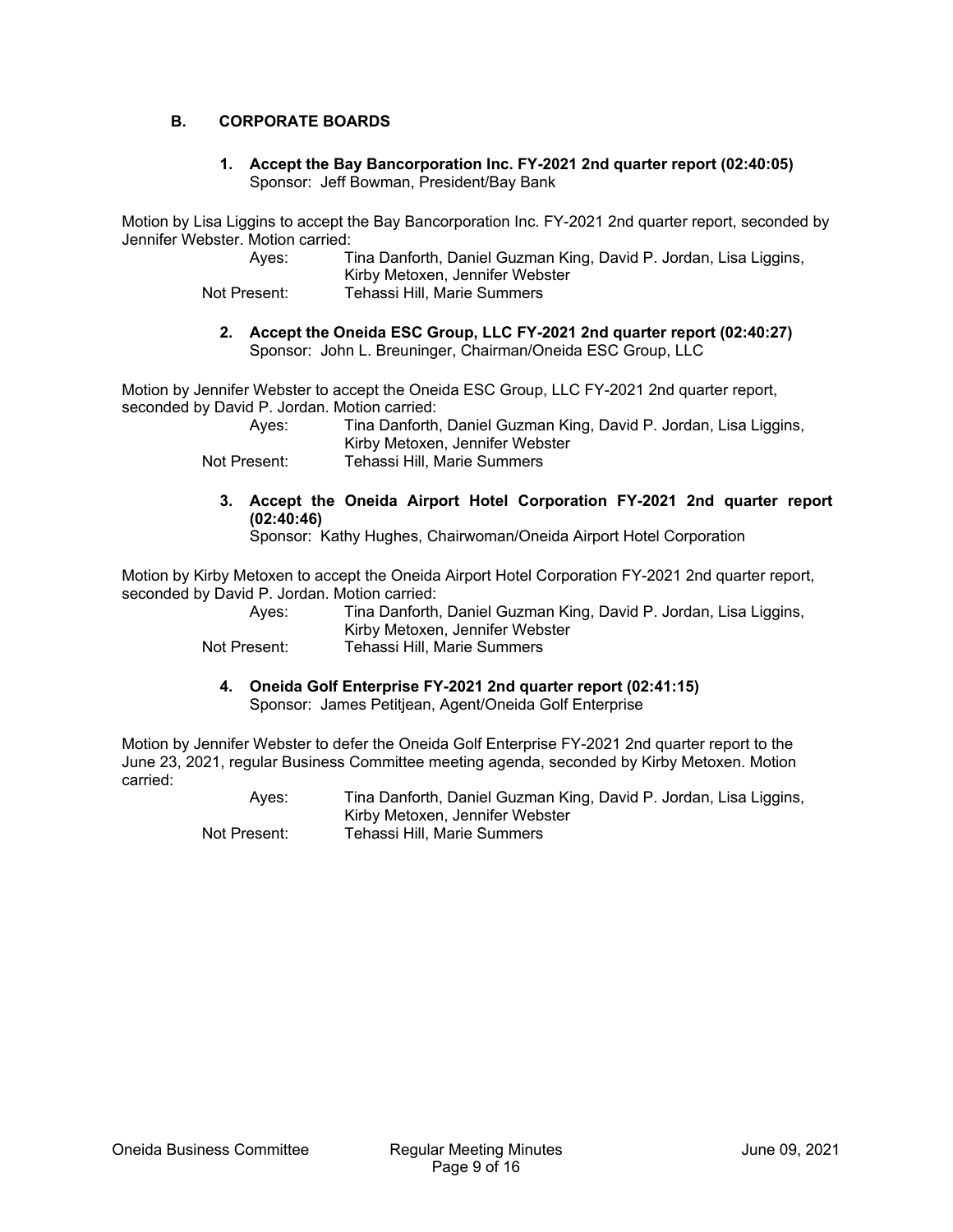# **IX. GENERAL TRIBAL COUNCIL**

#### **A. Review Public Health Officer recommendation regarding General Tribal Council meetings and determine next steps (02:41:34)**  Sponsor: Tehassi Hill, Chairman

Motion by Jennifer Webster to accept the recommendation of the Community/Public Health Officer that it is not safe to hold a General Tribal Council meeting in the next 90 days, seconded by Daniel Guzman King. Motion failed:

| Aves:        | Daniel Guzman King, Jennifer Webster                        |
|--------------|-------------------------------------------------------------|
| Opposed:     | Tina Danforth, David P. Jordan, Lisa Liggins, Kirby Metoxen |
| Not Present: | Tehassi Hill, Marie Summers                                 |

Motion by Lisa Liggins to direct the Secretary to bring potential dates, a draft General Tribal Council meeting agenda, and draft General Tribal Council meeting materials to the June 23, 2021, regular Business Committee meeting agenda for consideration, seconded by Jennifer Webster. Motion carried:

| Ayes:        | Tina Danforth, Daniel Guzman King, David P. Jordan, Lisa Liggins, |
|--------------|-------------------------------------------------------------------|
|              | Kirby Metoxen, Jennifer Webster                                   |
| Not Present: | Tehassi Hill. Marie Summers                                       |

Motion by Lisa Liggins to send the topic of General Tribal Council meeting safety protocols to the June 15, 2021, BC work session for further discussion and request the Public/Community Health Officer to attend, seconded by Kirby Metoxen. Motion carried:

| Ayes:        | Tina Danforth, Daniel Guzman King, David P. Jordan, Lisa Liggins, |
|--------------|-------------------------------------------------------------------|
|              | Kirby Metoxen, Jennifer Webster                                   |
| Not Present: | Tehassi Hill, Marie Summers                                       |

#### **B. Accept the statement of effect - Petitioner Lori Elm re Real Property Law Eviction and Termination (02:51:53)**  Sponsor: David P. Jordan

Motion by Lisa Liggins to approve the statement of effect for the Lori Elm petition regarding Real Property Law Eviction and Termination, seconded by Jennifer Webster. Motion carried:

| Aves:        | Tina Danforth, Daniel Guzman King, David P. Jordan, Lisa Liggins, |
|--------------|-------------------------------------------------------------------|
|              | Kirby Metoxen, Jennifer Webster                                   |
| Not Present: | Tehassi Hill. Marie Summers                                       |

**C. Accept the status updates - Petitioner Lori Elm re Real Property Law Eviction and Termination (02:52:18)** 

Sponsor: Lisa Liggins, Secretary

Motion by Lisa Liggins to accept the status updates about the legal review and fiscal impact statement for the Lori Elm petition regarding Real Property Law Eviction and Termination, seconded by David P. Jordan. Motion carried:

| Ayes:        | Tina Danforth, Daniel Guzman King, David P. Jordan, Lisa Liggins, |
|--------------|-------------------------------------------------------------------|
|              | Kirby Metoxen, Jennifer Webster                                   |
| Not Present: | Tehassi Hill, Marie Summers                                       |

*Item X.A.1. was addressed next.*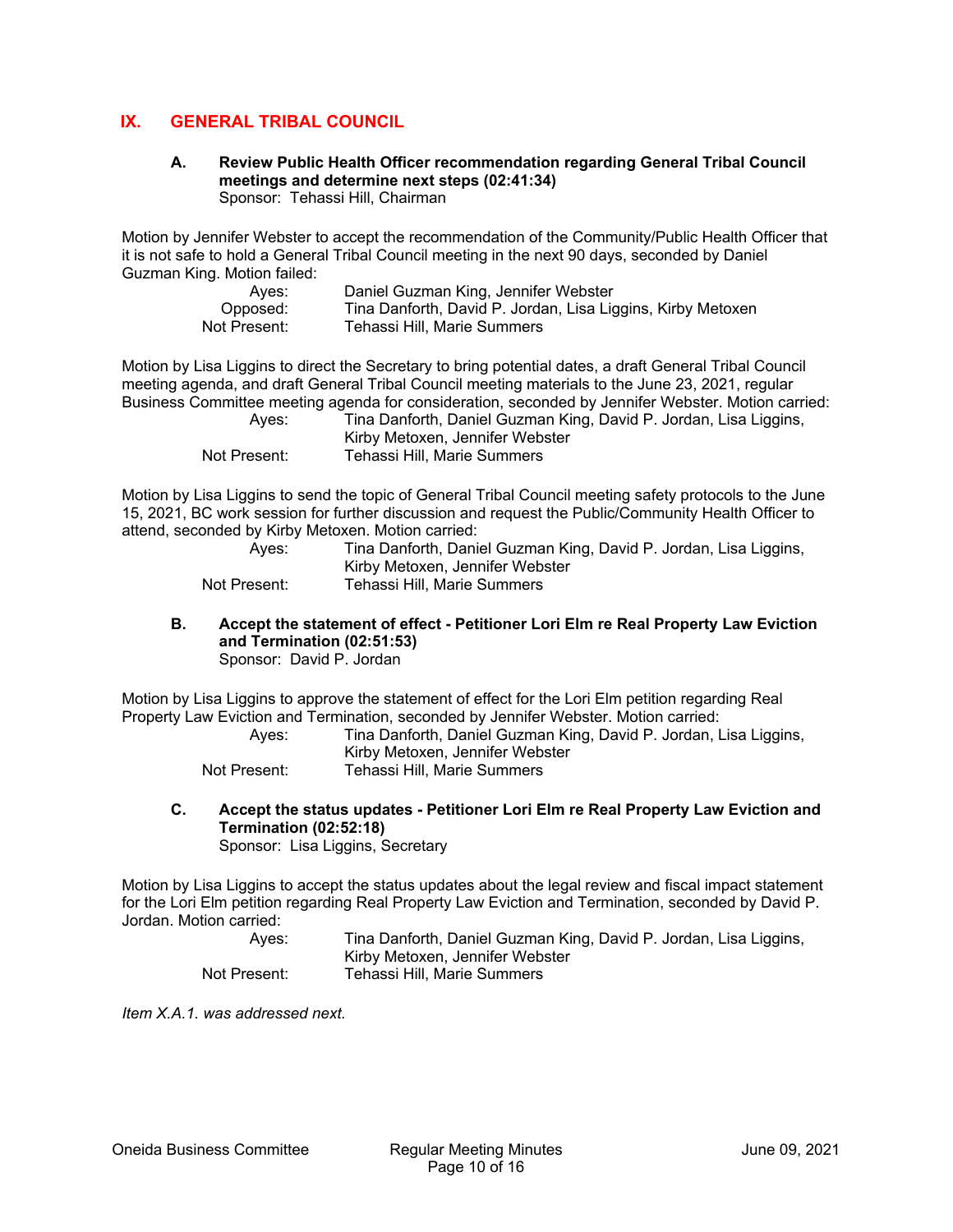# **X. EXECUTIVE SESSION (02:20:00)**

Motion by Lisa Liggins to go into executive session at 10:54 a.m., Motion carried:

| Aves:        | Tina Danforth, Lisa Liggins, Kirby Metoxen, Brandon Stevens, Jennifer<br>Webster |
|--------------|----------------------------------------------------------------------------------|
| Opposed:     | Daniel Guzman King                                                               |
| Not Present: | David P. Jordan, Marie Summers                                                   |

*The Oneida Business Committee, by consensus, recessed at 12:10 p.m. to 1:30 p.m.* 

*Meeting called to order by Chairman Tehassi Hill at 1:30 p.m.* 

#### *Roll call for the record:*

*Present: Treasurer Tina Danforth; Chairman Tehassi Hill; Councilman Daniel Guzman King; Councilman David P. Jordan; Secretary Lisa Liggins; Councilman Kirby Metoxen; Vice-Chairman Brandon Stevens; Councilwoman Jennifer Webster; Not Present: Council Member Marie Summers;* 

*Chairman Tehassi Hill left at 2:55 p.m.; Vice-Chairman Brandon Stevens assumed the responsibilities of the Chair.* 

Motion by David P. Jordan to come out of executive session at 3:12 p.m., seconded by Lisa Liggins. Motion carried:

| Ayes:        | Tina Danforth, Daniel Guzman King, David P. Jordan, Lisa Liggins, |
|--------------|-------------------------------------------------------------------|
|              | Kirby Metoxen, Jennifer Webster                                   |
| Not Present: | Tehassi Hill. Marie Summers                                       |

*Item VI.A.1. was addressed next.* 

#### **A. REPORTS**

**1. Accept the April 2021 Treasurer's report (02:54:00)**  Sponsor: Tina Danforth, Treasurer

Motion by Lisa Liggins to accept the April 2021 Treasurer's report, seconded by Jennifer Webster. Motion carried:

| Ayes:        | Tina Danforth, Daniel Guzman King, David P. Jordan, Lisa Liggins, |
|--------------|-------------------------------------------------------------------|
|              | Kirby Metoxen, Jennifer Webster                                   |
| Not Present: | Tehassi Hill. Marie Summers                                       |

**2. Accept the Bay Bancorporation Inc. FY-2021 2nd quarter executive report (02:54:34)** 

Sponsor: Jeff Bowman, President/Bay Bank

Motion by Lisa Liggins to accept the Bay Bancorporation Inc. FY-2021 2nd quarter executive report, seconded by David P. Jordan. Motion carried: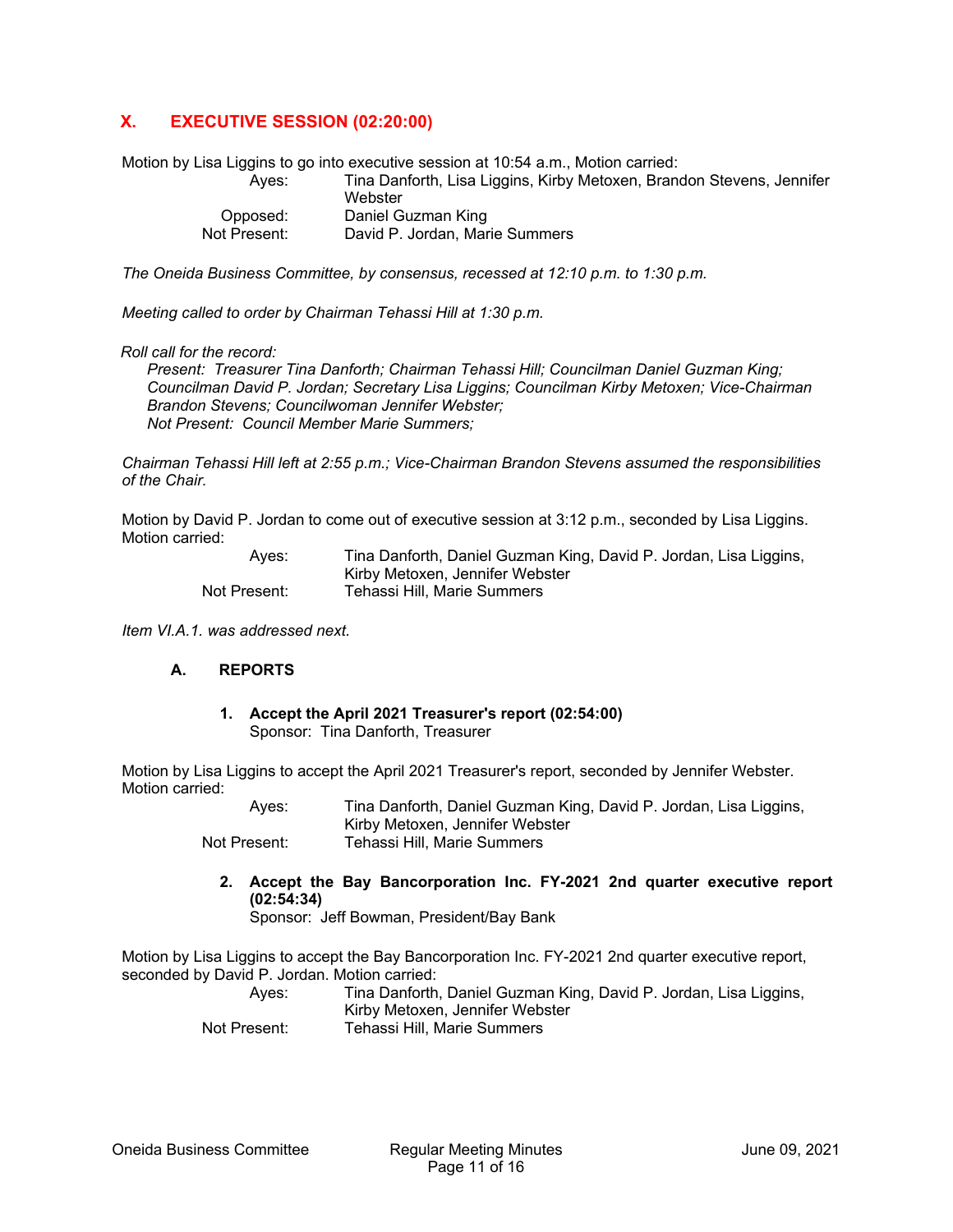#### **3. Accept the Oneida ESC Group, LLC FY-2021 2nd quarter executive report (02:54:49)**

Sponsor: John L. Breuninger, Chairman/Oneida ESC Group, LLC

Motion by Lisa Liggins to accept the Oneida ESC Group, LLC FY-2021 2nd quarter executive report, seconded by Kirby Metoxen. Motion carried:

| Ayes:        | Tina Danforth, Daniel Guzman King, David P. Jordan, Lisa Liggins, |
|--------------|-------------------------------------------------------------------|
|              | Kirby Metoxen, Jennifer Webster                                   |
| Not Present: | Tehassi Hill, Marie Summers                                       |

**4. Accept the Oneida Airport Hotel Corporation FY-2021 2nd quarter executive report (02:55:09)** 

Sponsor: Kathy Hughes, Chairwoman/Oneida Airport Hotel Corporation

Motion by Lisa Liggins to accept the Oneida Airport Hotel Corporation FY-2021 2nd quarter executive report, seconded by David P. Jordan. Motion carried:

 Ayes: Tina Danforth, Daniel Guzman King, David P. Jordan, Lisa Liggins, Kirby Metoxen, Jennifer Webster Not Present: Tehassi Hill, Marie Summers

**5. Oneida Golf Enterprise FY-2021 2nd quarter executive report (02:55:23)**  Sponsor: James Petitjean, Agent/Oneida Golf Enterprise

Motion by Lisa Liggins to defer the Oneida Golf Enterprise FY-2021 2nd quarter executive report to the June 23, 2021, regular Business Committee meeting agenda, seconded by Jennifer Webster. Motion carried: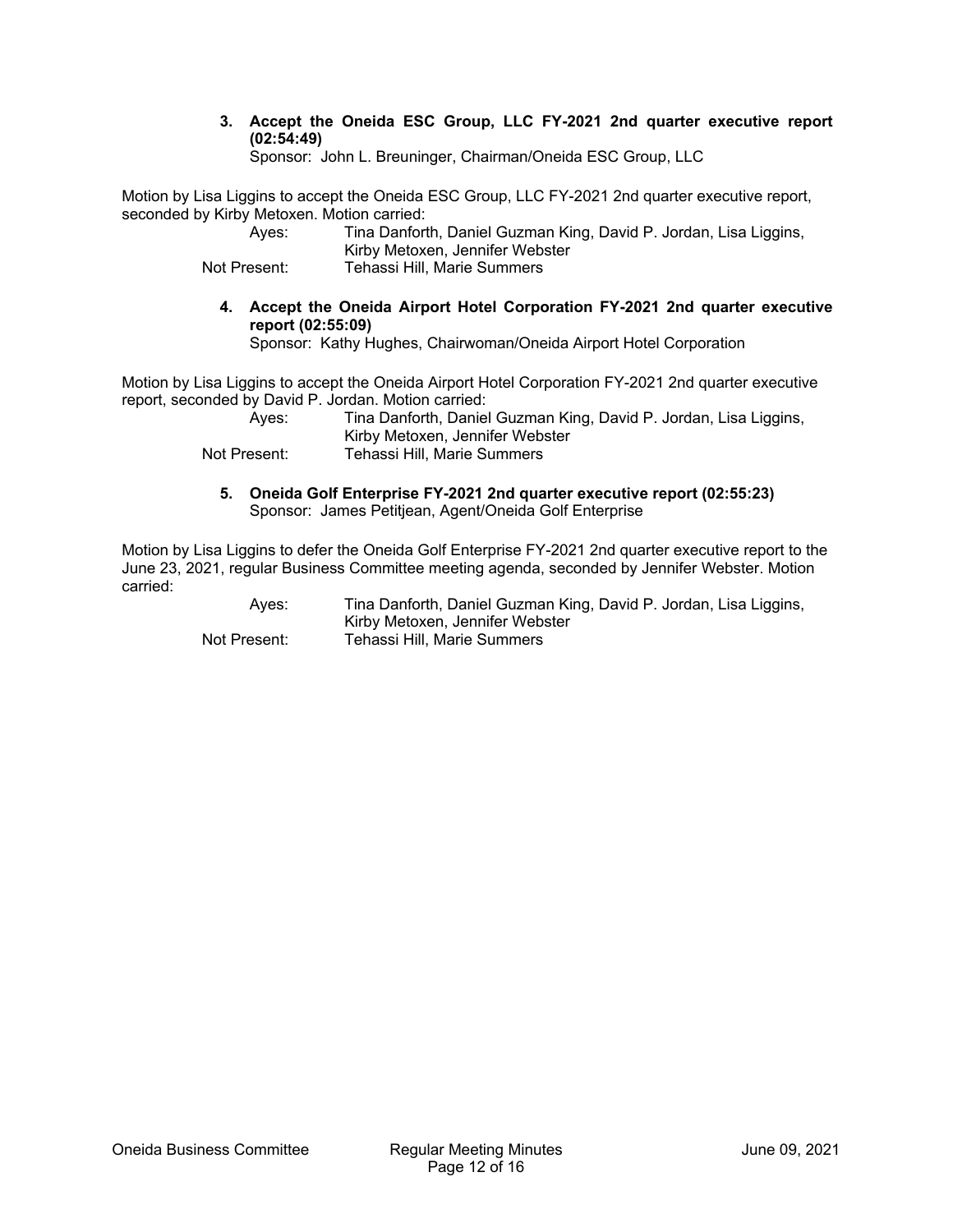## **6. Accept the Chief Counsel report (02:55:42)**

Sponsor: Jo Anne House, Chief Counsel

Motion by Lisa Liggins to accept the Chief Counsel report which includes memo titled "Oneida Nation Permitting Post Big Apple Fest Litigation" and "Employer Involvement in COVID-19 Vaccinations" and an update regarding the Opioid Litigation, seconded by David P. Jordan. Motion carried:

| Aves:        | Tina Danforth, Daniel Guzman King, David P. Jordan, Lisa Liggins, |
|--------------|-------------------------------------------------------------------|
|              | Kirby Metoxen, Jennifer Webster                                   |
| Not Present: | Tehassi Hill, Marie Summers                                       |

Motion by Lisa Liggins to approve the research proposal, "History and Theory of Past and Present Oneida Performance Practices 'Oneida Performance': Decolonizing Performance Through Community Guidance" by Carter King, Yale University Student and Dr. Shilarna Stokes, Faculty Advisor, consistent with resolution# BC-05-08-19-A, *Research Requests: Review and Approval to Conduct* with the following requests: 1) Audio recordings developed under this study transferred to the Oneida Nation shall be delivered to the Oneida Nation Museum; 2) Resolve #2(3), Mr. Carter is required to submit the final draft research paper to the Chief Counsel for review; and 3) Resolve #2(4), Mr. King is required to submit a copy of the initial published work and can request to present research findings to the Oneida Business Committee, seconded by Jennifer Webster. Motion carried:

 Ayes: Tina Danforth, Daniel Guzman King, David P. Jordan, Lisa Liggins, Kirby Metoxen, Jennifer Webster Not Present: Tehassi Hill, Marie Summers

Motion by Lisa Liggins to "opt in" and the Nation participate in the LLC as an interest holder as recommended in the June 7, 2021, e-mail correspondence regarding the Opioid Litigation – Purdue Bankruptcy, seconded by Jennifer Webster. Motion carried:

| Aves:        | Tina Danforth, Daniel Guzman King, David P. Jordan, Lisa Liggins, |
|--------------|-------------------------------------------------------------------|
|              | Kirby Metoxen, Jennifer Webster                                   |
| Not Present: | Tehassi Hill, Marie Summers                                       |
|              |                                                                   |

**7. Joint Marketing 2nd quarter report (02:57:29)**  Sponsor: Lisa Liggins, Secretary

Motion by Lisa Liggins to defer the Joint Marketing 2nd quarter report to the June 23, 2021, regular Business Committee meeting agenda, seconded by David P. Jordan. Motion carried:

| Ayes:        | Tina Danforth, Daniel Guzman King, David P. Jordan, Lisa Liggins, |
|--------------|-------------------------------------------------------------------|
|              | Kirby Metoxen, Jennifer Webster                                   |
| Not Present: | Tehassi Hill, Marie Summers                                       |

## **B. AUDIT COMMITTEE**

**1. Accept the April 15, 2021, regular, Audit Committee meeting minutes (02:58:09)**  Sponsor: David P. Jordan, Councilman

Motion by Lisa Liggins to accept the April 15, 2021, regular, Audit Committee meeting minutes, seconded by David P. Jordan. Motion carried:

| Aves:        | Tina Danforth, Daniel Guzman King, David P. Jordan, Lisa Liggins, |
|--------------|-------------------------------------------------------------------|
|              | Kirby Metoxen, Jennifer Webster                                   |
| Not Present: | Tehassi Hill, Marie Summers                                       |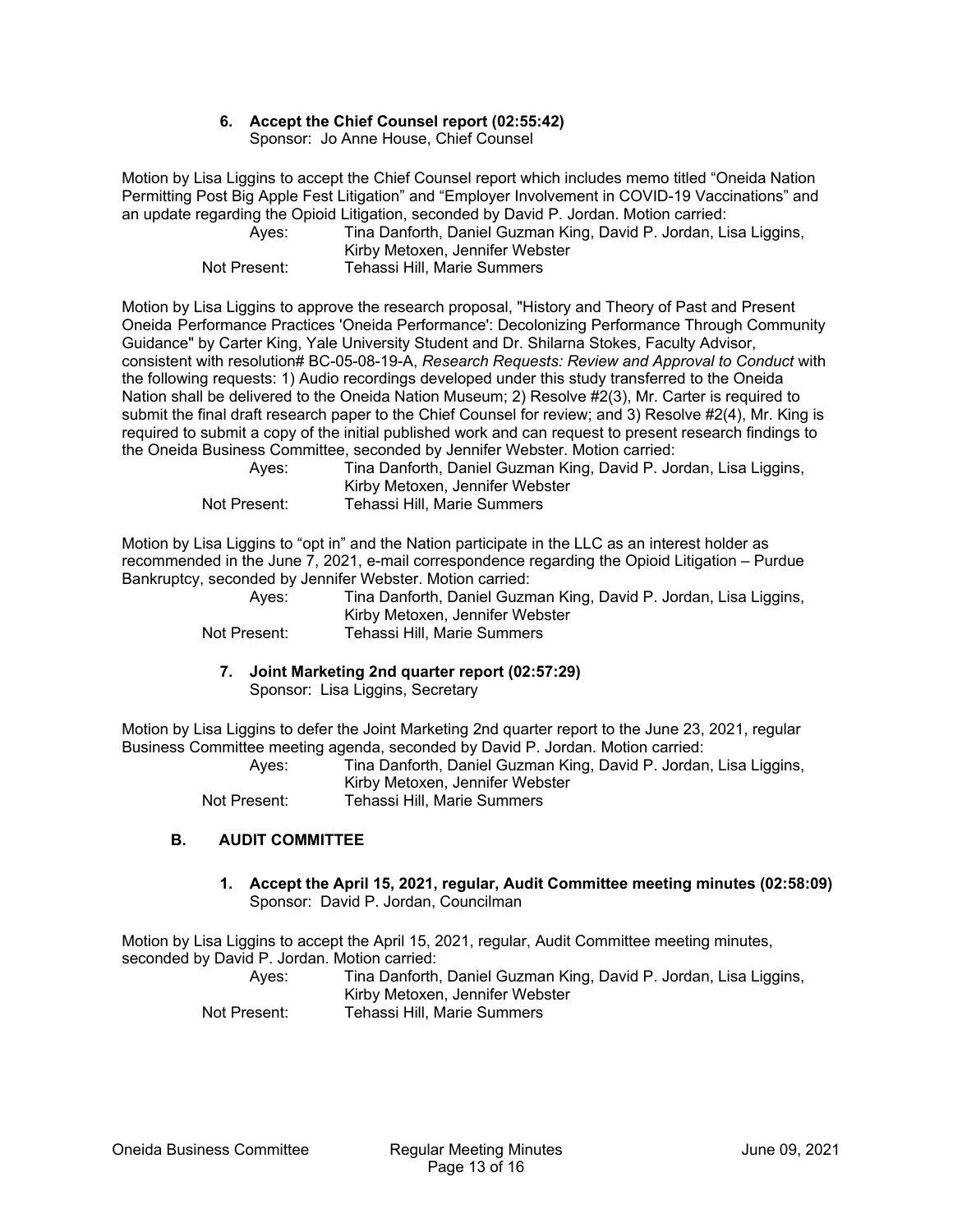**2. Accept the Bingo compliance audit and lift the confidentiality requirement (02:58:30)** 

Sponsor: David P. Jordan, Councilman

Motion by Lisa Liggins to accept the Bingo compliance audit and lift the confidentiality requirement, seconded by Jennifer Webster. Motion carried:

| Aves:        | Tina Danforth, Daniel Guzman King, David P. Jordan, Lisa Liggins, |
|--------------|-------------------------------------------------------------------|
|              | Kirby Metoxen, Jennifer Webster                                   |
| Not Present: | Tehassi Hill, Marie Summers                                       |

**3. Accept the Gaming Promotions and Player Tracking Systems compliance audit and lift the confidentiality requirement (02:58:43)**  Sponsor: David P. Jordan, Councilman

Motion by Lisa Liggins to accept the Gaming Promotions and Player Tracking Systems compliance audit and lift the confidentiality requirement, seconded by Kirby Metoxen. Motion carried:

 Ayes: Tina Danforth, Daniel Guzman King, David P. Jordan, Lisa Liggins, Kirby Metoxen, Jennifer Webster

Not Present: Tehassi Hill, Marie Summers

**4. Accept the Blackjack Rules of Play compliance audit and lift the confidentiality requirement (02:58:57)** 

Sponsor: David P. Jordan, Councilman

Motion by Lisa Liggins to accept the Blackjack Rules of Play compliance audit and lift the confidentiality requirement, seconded by Kirby Metoxen. Motion carried:

> Ayes: Tina Danforth, Daniel Guzman King, David P. Jordan, Lisa Liggins, Kirby Metoxen, Jennifer Webster Not Present: Tehassi Hill, Marie Summers

**5. Accept the Gaming-Profits performance assurance audit and lift the confidentiality requirement (02:59:18)** 

Sponsor: David P. Jordan, Councilman

Motion by Lisa Liggins to accept the Gaming-Profits performance assurance audit and lift the confidentiality requirement, seconded by David P. Jordan. Motion carried:

| Aves:        | Tina Danforth, Daniel Guzman King, David P. Jordan, Lisa Liggins, |
|--------------|-------------------------------------------------------------------|
|              | Kirby Metoxen, Jennifer Webster                                   |
| Not Present: | Tehassi Hill, Marie Summers                                       |

**6. Accept the Land Commission performance assurance audit and lift the confidentiality requirement (02:59:33)**  Sponsor: David P. Jordan, Councilman

Motion by Lisa Liggins to accept the Land Commission performance assurance audit and lift the confidentiality requirement, seconded by Jennifer Webster. Motion carried: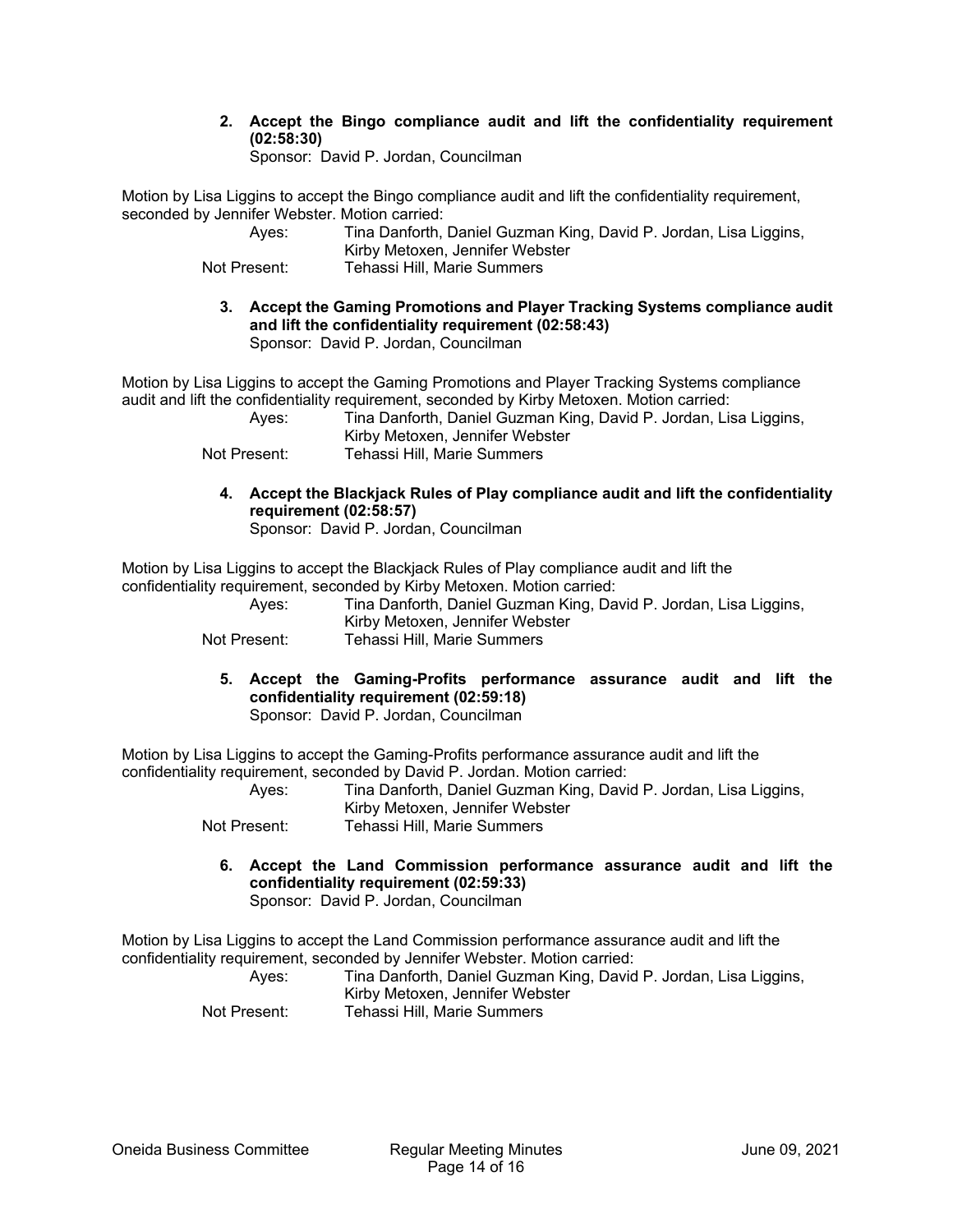## **C. NEW BUSINESS**

## **1. Approve one (1) new enrollment (02:59:48)**

Sponsor: Debbie Danforth, Chair/Trust Enrollment Committee

Motion by Lisa Liggins to approve one (1) new enrollment, seconded by Jennifer Webster. Motion carried:

| Aves:        | Tina Danforth, Daniel Guzman King, David P. Jordan, Lisa Liggins, |
|--------------|-------------------------------------------------------------------|
|              | Kirby Metoxen, Jennifer Webster                                   |
| Not Present: | Tehassi Hill. Marie Summers                                       |

#### **2. Adopt resolution entitled Regarding Pardon of Dolores M. Denny (03:00:00)**  Sponsor: Lisa Liggins, Secretary

Motion by Lisa Liggins to accept the Pardon and Forgiveness Screening Committee's recommendation regarding a pardon application submitted by Dolores M. Denny, to move the resolution entitled Regarding Pardon of Dolores M. Denny to open session, and to adopt resolution 06-09-21-E Regarding Pardon of Dolores M. Denny, seconded by David P. Jordan. Motion carried: Ayes: Tina Danforth, Daniel Guzman King, David P. Jordan, Lisa Liggins, Kirby Metoxen, Jennifer Webster

Not Present: Tehassi Hill, Marie Summers

### **3. Adopt resolution entitled Regarding Pardon of Rebecca L. Selwyn (03:00:30)**  Sponsor: Lisa Liggins, Secretary

Motion by Lisa Liggins to accept the Pardon and Forgiveness Screening Committee's recommendation regarding a pardon application submitted by Rebecca L. Selwyn, to move the resolution entitled Regarding Pardon of Rebecca L. Selwyn to open session, and to adopt resolution 06-09-12-F Regarding Pardon of Rebecca L. Selwyn, seconded by Kirby Metoxen. Motion carried:

| $\sim$ | Ayes:        | Tina Danforth, Daniel Guzman King, David P. Jordan, Lisa Liggins, |
|--------|--------------|-------------------------------------------------------------------|
|        |              | Kirby Metoxen, Jennifer Webster                                   |
|        | Not Present: | Tehassi Hill, Marie Summers                                       |

## **4. Review and determine next steps regarding 2021 Annual Project/Goal #3 for BCDR10 (03:01:00)**

Sponsor: Melinda J. Danforth, Director/Intergovernmental Affairs

Motion by Lisa Liggins to accept the written update and to direct the IGAC Director to proceed as discussed, seconded by Kirby Metoxen. Motion carried:

| Aves:        | Tina Danforth, Daniel Guzman King, David P. Jordan, Lisa Liggins, |
|--------------|-------------------------------------------------------------------|
|              | Kirby Metoxen, Jennifer Webster                                   |
| Not Present: | Tehassi Hill, Marie Summers                                       |